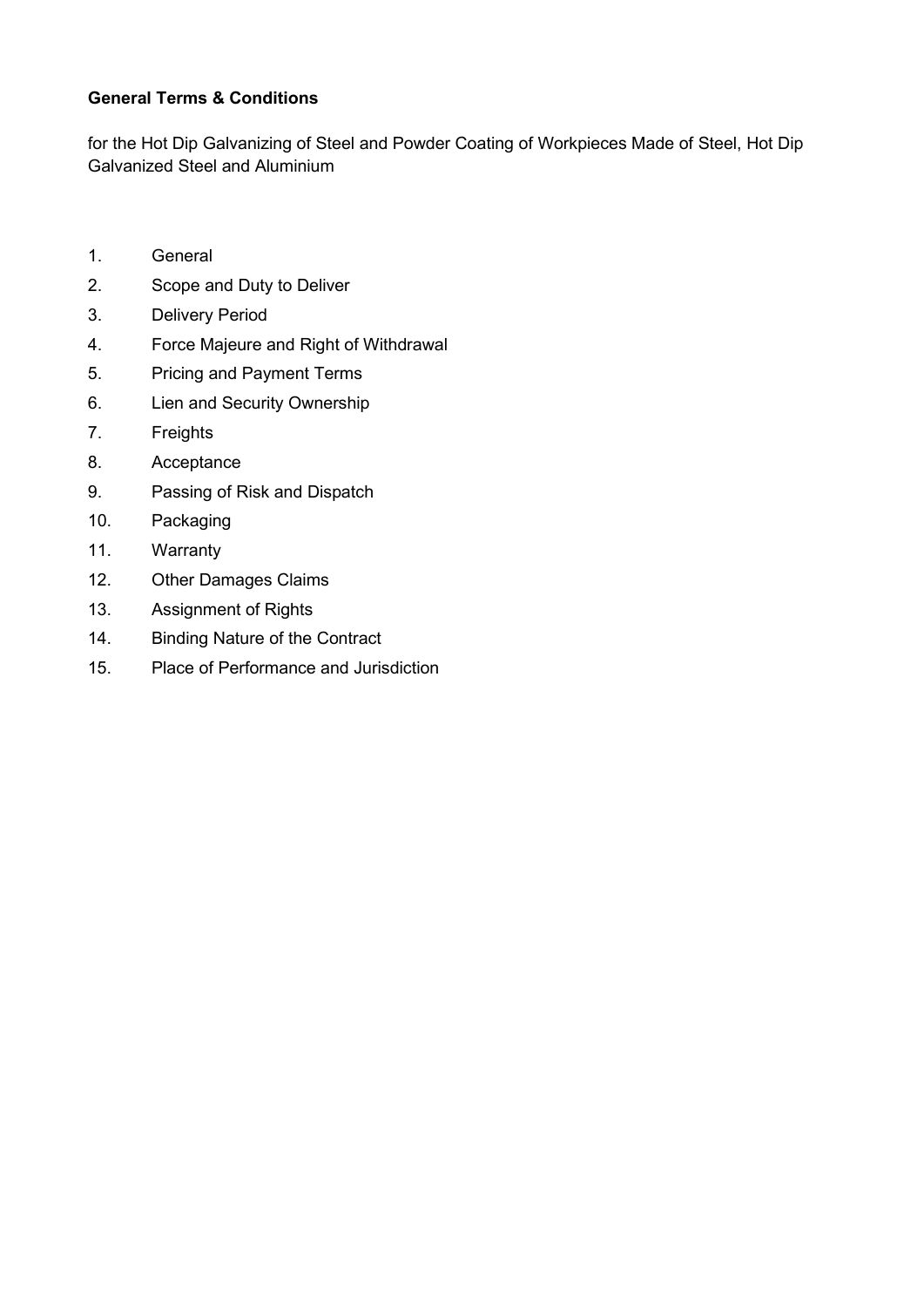## **01. General**

Our deliveries and services shall exclusively be rendered on the basis of these terms and conditions. Differing terms of the orderer not explicitly recognised by Müritz-Zink GmbH in writing shall not be binding upon us, even if they have not expressly been objected to. The terms of Müritz-Zink GmbH shall also apply to all orders placed by the orderer in future, regardless of whether Müritz-Zink GmbH refers to them in each individual case.

## **02. Scope and Duty to Deliver**

The offers of Müritz-Zink GmbH shall be subject to change. All devices or goods handed over for galvanization are to be delivered with delivery note or PO with exact details on the number of pieces and their total weight, with the gross weight details being important in the orderer's interest, but shall not be binding upon Müritz-Zink GmbH.

Hot dip galvanization shall be subject to the terms of DIN EN ISO 1461 in the respective valid version of its yellow or white print as well as to the comment on this standard. Powder coating shall be subject to the terms of DIN 55633, of DIN EN ISO 12944 to the extent applicable, to the "Guideline of Trade Associations – Duplex Systems", and otherwise to the recognised codes of practice.

Agreements made by telegraph, by telephone or verbally as well as representations must be confirmed in writing. The representatives of Müritz-Zink GmbH shall have neither any power to contract or collect nor any authority to agree to modifications to the sales and delivery terms. Illustrations and technical details in catalogues, lists, quotations and order confirmations of Müritz-Zink GmbH shall be as exact as possible, but non-binding.

# **03. Delivery Period**

The delivery period shall always be approximate and hence non-binding. It shall commence on the day the goods are delivered, but not before all order details have been clarified, and shall be deemed observed if the finished commodity has left Müritz-Zink GmbH by the end of the delivery period or, once shipment is possible, notice of readiness for dispatch has been given. The delivery period shall be extended appropriately, even during any default of delivery, upon any occurrence of unforeseen impediments Müritz-Zink GmbH was not able to avert despite exercising the care to be reasonably expected from them according to the circumstances of the case, e.g. operational disruptions, delays in the delivery of essential raw materials. This shall also apply, mutatis mutandis, in any case of strike or lockout.

Where any later modifications made to the contract may have an influence on the delivery period, the delivery period shall be extended to a reasonable extent, unless special agreements are made on this.

Compensation claims of the orderer due to delayed or unperformed delivery shall be excluded in all cases, even after expiry of any grace period granted by Müritz-Zink GmbH, unless the damage is based on wilful intent or gross negligence by Müritz-Zink GmbH. The orderer shall be entitled, however, to withdraw from the contract after expiry of the delivery period and after having granted a reasonable grace period. The orderer must not reject partial deliveries.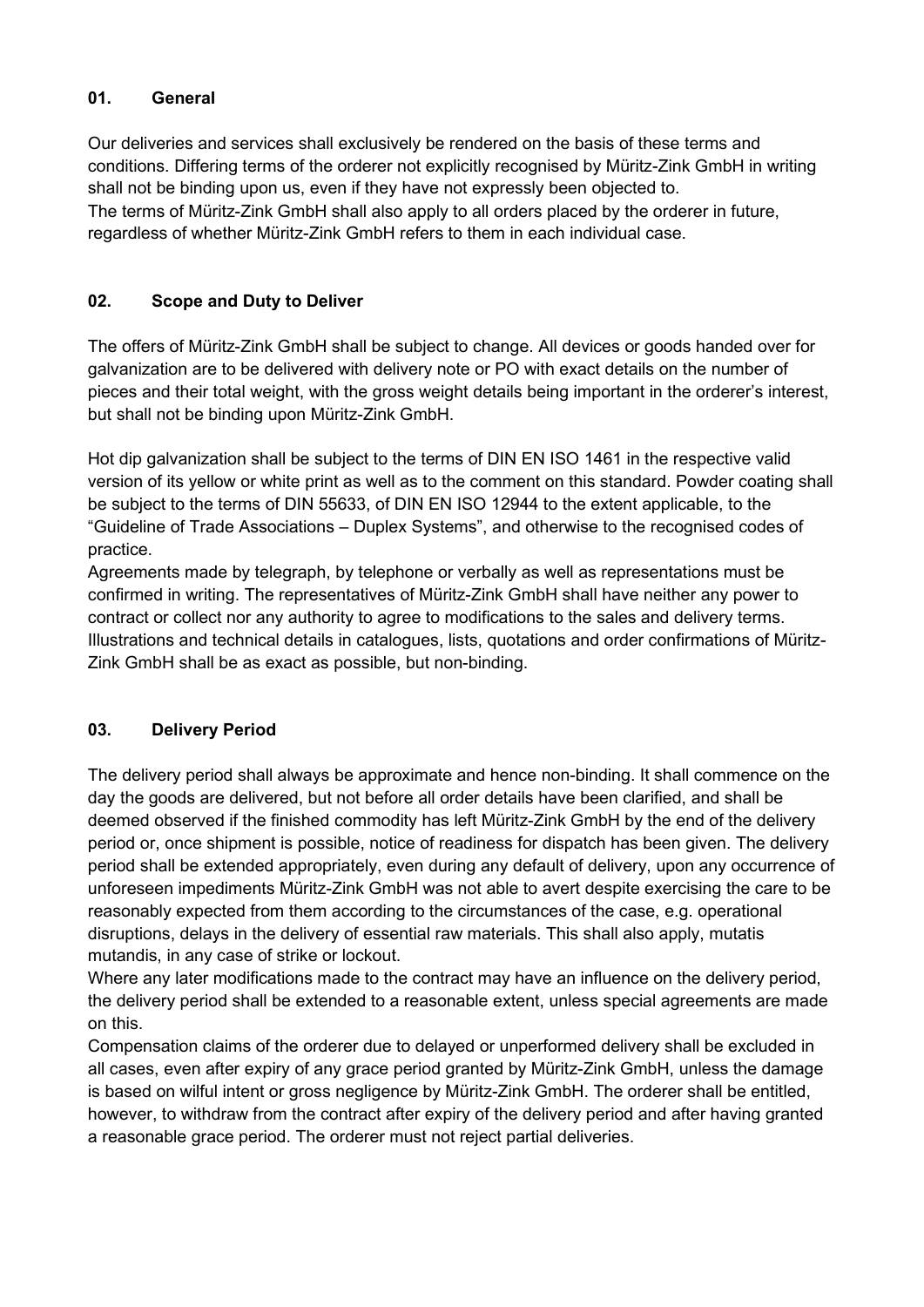### **04. Force Majeure and Right of Withdrawal**

If Müritz-Zink GmbH is prevented from fulfilling their obligations by the occurrence of unforeseen circumstances they were not able to avert despite exercising the care to be reasonably expected from them according to the circumstances of the case, e.g. operational disruptions, delays in the delivery of essential raw materials, and this results in galvanization becoming impossible, they shall be released from their delivery obligation.

This shall also apply, mutatis mutandis, in any case of strike and lockout.

## **05. Pricing and Payment Terms**

The prices shall apply ex-works of Müritz-Zink GmbH, exclusive of packaging, freight and any insurance costs, and shall be charged by the weight of the galvanized parts.

Powder-coated parts shall be charged by sqm surfaces or running metre or by unit price. The weigh ticket of Müritz-Zink GmbH shall apply. If the cost factors relevant for pricing increase by the time of delivery (e.g. for manufacturing material, operating materials, wages and salaries), Müritz-Zink GmbH shall be entitled to restipulate the agreed price accordingly. Müritz-Zink GmbH reserves the right to charge a supplement on the prices in line with the additional expenditure for objects very difficult to galvanize as a result of their construction or otherwise requiring substantially more time than usual. Müritz-Zink GmbH shall remove paint, oil, grease, tar, markings and old zinc coating, as well as retrospectively insert apertures in hollow bodies only after coordination with the orderer and shall charge this work separately. Plastering and straightening work shall not be included in the processing price and shall be invoiced separately. Shortage quantities in hot dip galvanization and powder coating shall be charged as minimum order value. Enquiries about these may be made by phone or consulted in the goods receiving department. Müritz-Zink GmbH shall charge an adequate supplement for parts immersed twice. Payments are to be effected in cash without deduction, irrespective of the time of receipt of the processed commodity and without prejudice to the right to give notice of defects, net within 10 days after readiness for dispatch. Advance payments shall not bear interest. The orderer must not set off against counterclaims not recognised by Müritz-Zink GmbH and shall not be entitled to any right of retention. If the term of payment is not met, interest in the amount of 4% above the Federal Bank's bill discount rate shall be charged, without any special dun being required. Bills of exchange and checks shall not be accepted. Müritz-Zink GmbH shall be entitled to request securities for their services at any time. If the orderer fails to meet the payment terms or if circumstances Müritz-Zink GmbH deems likely to reduce the orderer's creditworthiness become known only after contract conclusion or if such an aggravation becomes known to Müritz-Zink GmbH only after their performance, all receivables shall become due without delay. In case of such circumstances, Müritz-Zink GmbH shall further be entitled to perform still outstanding services only against advance payment or by way of security and, after expiry of any grace period, to withdraw from the contract or to claim damages for non-fulfilment.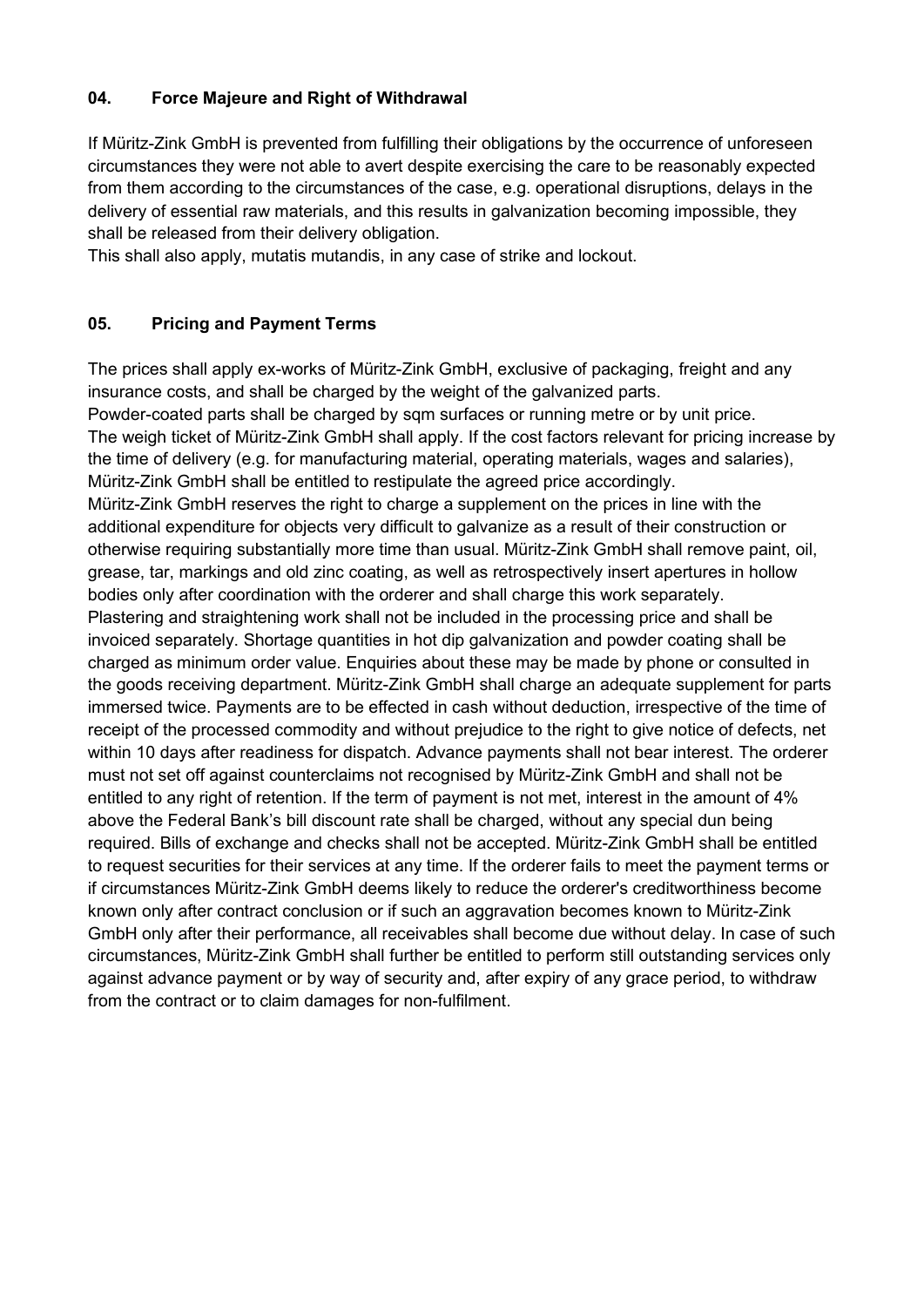## **06. Lien and Security Ownership**

Müritz-Zink GmbH shall have a statutory lien to the parts handed over to it for finishing and may assert such lien on account of all receivables from the business relationship with the orderer. If Müritz-Zink GmbH delivers the finished parts to the orderer before these have been paid in full, the orderer shall transfer title to these parts to Müritz-Zink GmbH to secure all receivables due to Müritz-Zink GmbH from the business relationship, even after any assembly. If the galvanized or coated objects were delivered to the orderer by a third party subject to retention of title, the assignment as security shall be superseded by the transfer of entitlement, with the result that Müritz-Zink GmbH may acquire title by satisfying the seller. If the galvanized or coated objects have been assigned to a third party as security, the orderer shall assign the orderer's claim to reassignment to Müritz-Zink GmbH.

The same shall apply to the orderer's claims from any excessive securing against owners of retained titles and securities. Moreover, the orderer shall assign receivables acquired from the further delivery or further processing of the finished parts to Müritz-Zink GmbH.

### **07. Freights**

Unless otherwise agreed by way of exception, the outward and return freight of the parts to and from Müritz-Zink GmbH shall be performed at the orderer's expense.

#### **08. Acceptance**

Any testing or acceptance by the orderer or the orderer's agents must be agreed specifically. Acceptance must be performed in Müritz-Zink GmbH promptly after notice of readiness for dispatch is given. If acceptance is not effected without delay, the goods shall be deemed accepted.

### **09. Passing of Risk and Dispatch**

Müritz-Zink GmbH shall always dispatch at the orderer's risk, even for carriage-paid deliveries as well as for transport with their own vehicles. The risk shall pass to the orderer once the shipment has left Müritz-Zink GmbH.

As from the same time, the orderer shall be liable for damage likely to be caused to third parties. If processed parts are ready for dispatch and shipping or acceptance is delayed for reasons for which Müritz-Zink GmbH is not responsible, the risk shall pass to the orderer upon receipt of the notice of readiness for dispatch. Route, mode and means of dispatch are to be left to Müritz-Zink GmbH to the exclusion of any liability and without any warranty for the cheapest and quickest transport and full utilisation of the means of transport.

To the extent that material is to be collected by lorries, the collection time is to be agreed on time. Müritz-Zink GmbH shall not be liable for waiting periods caused by any collection by lorries. If an order to be executed weighs less than the indicated load weight of the lorry provided by a forwarding agency, the dead freight shall be at the orderer's expense. The verification as to whether any additional loading capacities for several orders or partial call orders exist for the same address shall be left to the orderer.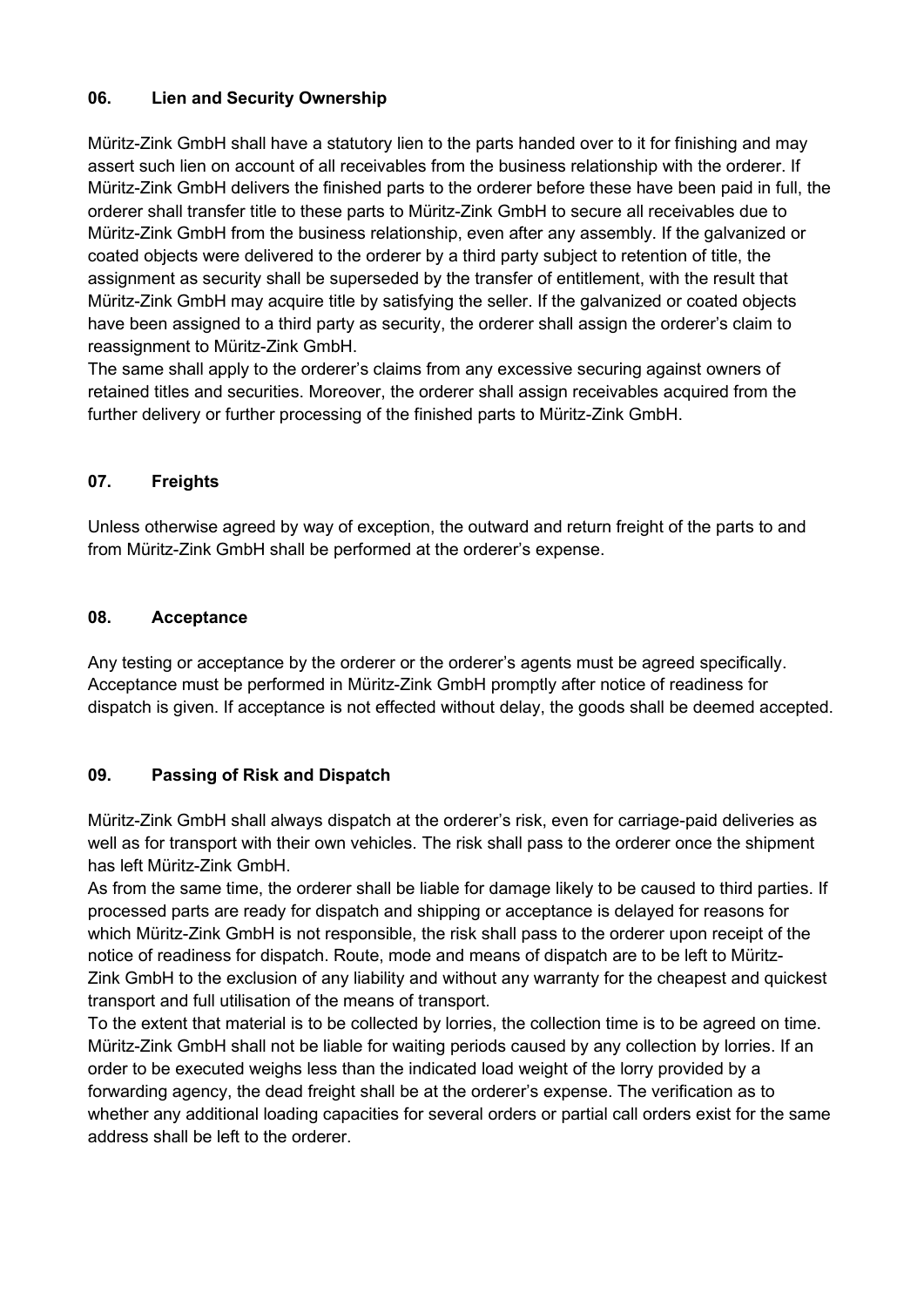Any transport insurance shall be taken out only at the orderer's explicit request and expense. The orderer must expressly note such request on the order form. If dispatch is delayed by any fault or request of the orderer, the goods shall be stored for account and at the expense of the orderer. In this case, the day of dispatch shall be superseded by the day of readiness for dispatch for payment of the invoice. Müritz-Zink GmbH shall respond to complaints on account of lacking parts only if they are made within one week after receipt of the shipment at the latest.

## **10. Packaging**

The galvanized parts shall be packaged only to the extent that the material was sent and the packing material is reusable. Any packaging requested after the galvanization shall be charged and not taken back.

Powder-coated parts shall be delivered packaged, with the packaging being invoiced to the customer and not taken back.

### **11. Warranty**

Small parts not to be sent for centrifugal galvanization shall be batch-galvanized under DIN EN ISO 1461 and delivered uncleaned on binding wire. If the metal finishing exhibits defects demonstrably attributable to faulty galvanization or coating, Müritz-Zink GmbH shall be obliged to expertly mend the damaged spot at their expense. Compensation for missing parts shall only be provided if delivery has been proven by a delivery note initialled by Müritz-Zink GmbH. Further claims of the orderer, in particular to compensation for lost profit and for consequential damage, shall be excluded, unless they are based on wilful intent or gross negligence by Müritz-Zink GmbH. Other than that, the relevant provisions of the standards and sets of rules under cl. 2 shall apply. Written notice of the establishment of any defects for which Müritz-Zink GmbH is to warrant must be given to it without delay, for recognisable defects within 5 days after receipt of the parts at the latest, but basically prior to any realienation or installation. Written notice of not recognisable or subsequently arising defects is to be given promptly after they become recognisable. If defects occur during further processing, further processing is to be discontinued, so that the orderer can make sure of the delivery condition of the goods. All notices are to be directed to Müritz-Zink GmbH themself and not to their representatives. The orderer has to send the goods objected to back to Müritz-Zink GmbH free of charge.

Müritz-Zink GmbH shall be liable for claims for subsequent improvement to the same extent as for the original delivery condition.

After prior consultation with the supplier, the orderer has to give the supplier the time and opportunity to perform all subsequent improvements deemed necessary by the supplier at reasonable discretion, failing which the supplier shall be exempt from the liability for defects.

Claims of the orderer on account of the expenditures required for subsequent improvement purposes, in particular, transport, road, labour and material costs, shall be excluded to the extent that the expenditures increase since the delivery object had been brought to any place other than the orderer's location. Relevant extra costs shall be borne by the orderer.

The orderer may assert warranty claims only if the orderer has met their own payment obligations. Damage as a result of deformations likely to arise to light-weight constructed and larger objects as well as crack damage to cast and steel construction parts and their welds shall be excluded from the warranty.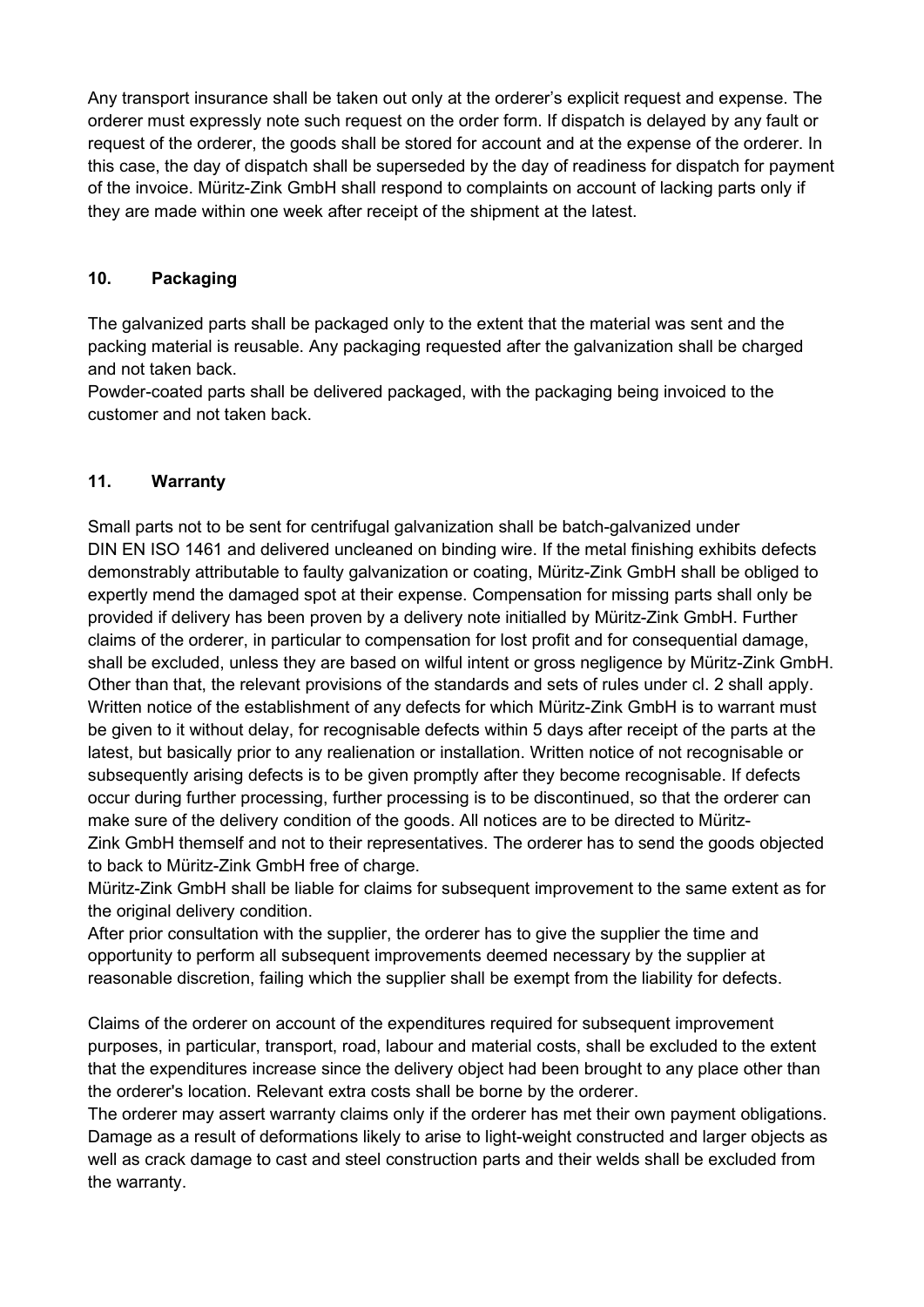Müritz-Zink GmbH shall not be liable for damage attributable to excessive mechanical, chemical or electrolytic action either. Since the galvanization outcome is influenced by the material properties and the construction of the material to be galvanized, the warranty shall be subject to the orderer having met the obligations incumbent upon the orderer.

Liability shall be excluded for any defects which are unavoidable according to the present state of the art or are based on insufficient, imprecise details provided by the orderer. The supplier shall be held liable within the statutory limitation period and in line with the regulations in this clause 11, even for defective subsequent improvement work or defective replacement deliveries.

# **11.a. Additional Regulations for the Hot Dip Galvanization Warranty**

In particular, the parts to be handed over by the orderer for galvanization have to be constructed appropriately for galvanization. Related material properties, manufacture and/or surface finish must be in line with the requirements under DIN EN ISO 1461. The steel must be suitable under DIN EN 10025.

Müritz-Zink GmbH shall not accept any responsibility for defects caused by parts passed on for galvanization that have not been constructed appropriately (for galvanization) in terms of material property, manufacture and/or surface finish or those not being in line with the requirements under DIN EN ISO 1461 or for steel not being suitable under DIN EN 10025.

Sufficient galvanization quality can frequently not be achieved, in particular, for steels with a silicon content of 0.03 - 0.12%.

Warranty claims from this perspective shall be excluded. Müritz-Zink GmbH shall not be liable for defects as a result of deformations by internal stress (e.g. by prior welding, straightening, rolling, heat treatment). Any hot dip galvanization shall be manufactured as surface protection and shall not provide any absolute warranty of perfect smoothness. If perfect smoothness is not achieved everywhere, this shall therefore not be regarded as a defect. Construction parts, in particular sheet metal parts and welding constructions, may deform more or less as a result of a zinc bath temperature of approx. 450° Celsius. Galvanization shall be performed with utmost care, but such deformations may not be ruled out and Müritz-Zink GmbH shall not accept any responsibility in this respect.

# **11.b. Powder Coating Warranty**

Achieving an impeccable plastic coating shall require

- a faultless base material without cracks and pores,
- a densely closed surface after mechanical preparation, free from shrink holes and abrasive grains and without any drawing faults and double rolling as well as
- a uniform, clean and metallically bright surface.

Pores, scratches, cracks, grooves, impact points, bruises, structural faults and heavy contaminations on the material surface will not be levelled or removed by the coating. The customer shall be responsible for ensuring that the requirements for an impeccable coating are met.